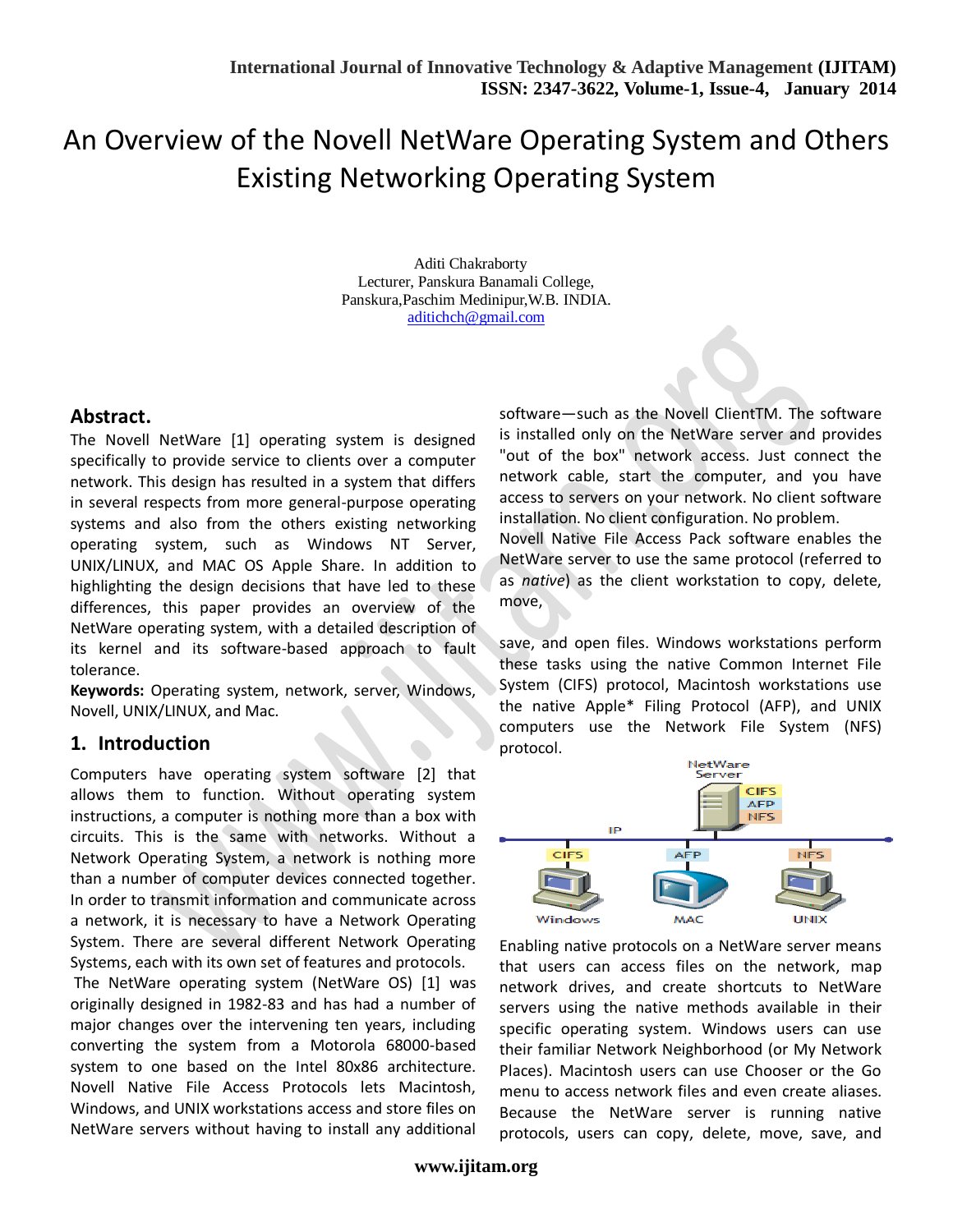#### **International Journal of Innovative Technology & Adaptive Management (IJITAM) ISSN: 2347-3622, Volume-1, Issue-4, January 2014**

open network files—just like they would if they were working locally.

## **2. Novell NetWare system**

A NetWare system [1] [5] (also known as a "NetWare network" or "NetWare LAN") provides for the sharing of services over a network. The two principle components of the system are clients, which request service, and servers, which arbitrate the requests and provide the service.1 Typical services include file systems, files, printer queues, printers, mail systems, and databases. The network can either be a single subnet, or a collection of subnets interconnected by routers.

In a NetWare system, clients run "off the shelf" operating systems such as DOS, Windows, OS/2, UNIX, and the Macintosh operating system.

A NetWare server consists of the NetWare OS kernel and a number of NetWare Loadable Modules (NLMs). An NLM is similar to an "a.out" file in the Unix operating system [3]: it consists of code, data, relocation, and symbol information for a program. An NLM is generated by a linkage editor, which uses as input one or more object files as well as a control file. The object files are generated by assemblers and/or compilers from source files. The relocation information allows an NLM to be loaded at any address in the system.

The NetWare OS does not have the concept of a process. Instead, the basic units are the NLM, a protection domain, and a thread.

# **2.1. The NetWare Kernel**

The NetWare kernel [4] includes a scheduler, a memory manager, and a primitive file system with which to access other pieces of the system during the process of booting up the system, and a loader that is used to load NLMs. In contemporary usage, the NetWare kernel might be known as a microkernel [4].

## **2.2. The Loader**

Currently, all NLMs share the same address space, though this address space can be divided up into various protection domains. By default, all NLMs are loaded into and run in the kernel domain. At the time an NLM is loaded, however, the user can specify a protection domain into which to load the NLM. All NLMs resident in a given protection domain have shared memory access to each other's memory. The kernel domain has read/write access to memory in all other protection domains.



The loader maintains a symbol table in order to resolve external references when loading NLMs. When the system first loads, this symbol table contains one entry for each procedure exported by the NetWare kernel. When an NLM contains a call to a procedure in an NLM that is loaded in a different protection domain, an intra- machine remote procedure call (RPC) [BIRR84] is made to invoke the procedure.

# **2.3. The NLM Execution Environment**

The NLM Execution Environment provided by the Kernel When first loaded, an NLM is given one thread of control. It can then create as many additional threads as it needs.

## **2.4. The Scheduler**

The NetWare OS was designed specifically for the purpose of providing service to networked clients. The performance of servicing network requests is very sensitive to the scheduling policy of the server operating system.

The NetWare scheduler is therefore tuned to give high performance in this specific environment.

As mentioned above, the NetWare scheduler provides a non-preemptive scheduling paradigm for the execution of threads. A thread that has control of the machine will not have this control taken away from it unless one of the following occurs:

- it has called one of the yield calls (see below)
- it has blocked (awaiting disk I/O, for example)
- it has returned to the scheduler (for threads  $\bullet$ dispatched to service work objects )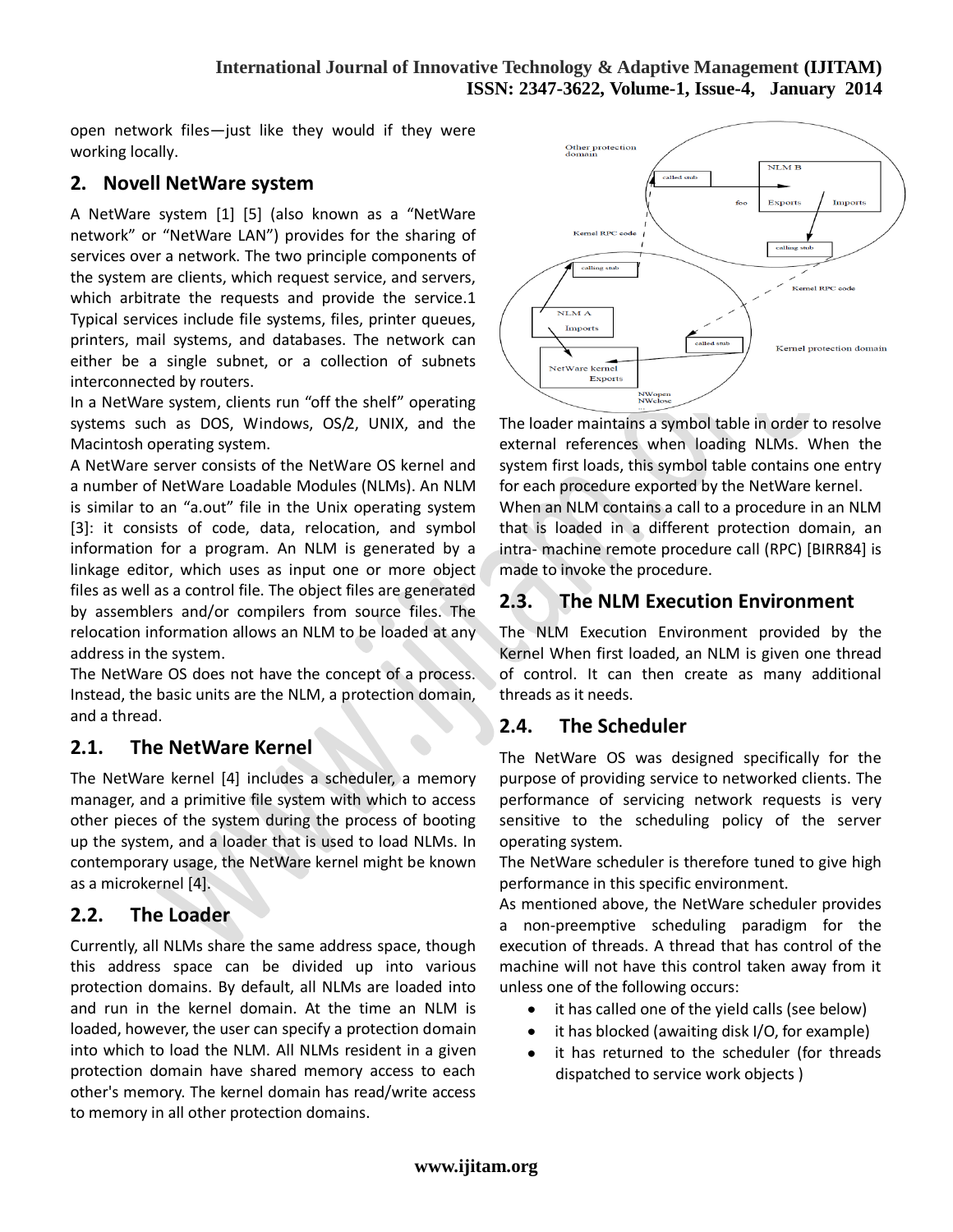### **International Journal of Innovative Technology & Adaptive Management (IJITAM) ISSN: 2347-3622, Volume-1, Issue-4, January 2014**



cause a thread switch until, at least, the next yield call.

# **3. Windows for Workgroups/Windows 95/Windows NT Server**

#### **3.1. Windows for Workgroups/Windows 95**

Windows for Workgroups, introduced in the early 90s and Windows 95, introduced in 1995 are considered peer-topeer networking systems and do not have the capabilities of true internetworking operating systems. They are, however, inexpensive and more than adequate for small workgroups wanting to share resources, use email, and connect to the Internet.

Windows for Workgroups and Windows 95 both offer peer-to-peer network protocols (Windows NT will be discussed later). The protocols used by these operating systems allow users to share files and devices over LANs.

Both offer NetBEUI, Microsoft's small network protocol. They also offer TCP/IP and IPX/SPX protocols to access the network through either a dialup connection/modem, or directly through a NIC. NetBEUI protocols, while not routable, are more than adequate to meet small LAN needs. NetBEUI protocols are easy to use and do not require in-depth networking knowledge. NetBEUI software identifies computer devices by name and it is certainly easier to remember that a computer's name is Juanita or Justin than 141.252.20.2 or 141.252.10.1. Each device name in a network must be unique. NetBEUI software installed on each of the networked computers is all that is necessary to configure devices in order to share

resources and create a network. If a small company does want to connect to the Internet, the necessary software and protocols are available with these operating systems.

Shared resources on Windows for Workgroups/95 networks are accessed by a password that protects the resource and there is only one level of access;

either you have access or you don't have access. Also user-by-user passwords are not part of the protocols unless Windows NT is present. What this means is that anyone connected to the network who knows the password of the resource has access to that resource. This can create security issues since there is no way to prevent a user from access once s/he knows the password. As the network grows, it is usually more difficult to keep resource passwords secure. Since there is no central control, managing these peer-topeer networks becomes an issue when the network becomes too large.

### **3.2. Windows NT Server**

Windows NT Server was first introduced in the mid-90s and is capable of managing workgroups just like Windows for Workgroups/95. It is a client/server networking operating system that uses routable protocols, making it a true Internetworking Operating System enabling network administrators to connect LANs to WANs. Windows NT Server also provides services for OS/2 and Novell NetWare clients and is able to run on various microprocessors such as Intel Pentium, DEC Alpha, RISC, MIPS, and PowerPC based systems.

Windows NT Server has all of the advantages mentioned for the other Windows operating systems, plus, it contains several other features making it more robust. The security on Windows NT allows a network administrator to not only provide passwords for resources but also to individuals or groups. This operating system does require the use of a more powerful server computer whose sole function is to act as administrator of the NOS program. Having a server where all access data is stored makes managing Windows NT Server Operating Systems efficient.

Windows NT Server has more than one level of security beyond access/no access. This NOS offers: · No access.

·Access that restricts the user to read only capabilities. · Access that allows read and writes usage.